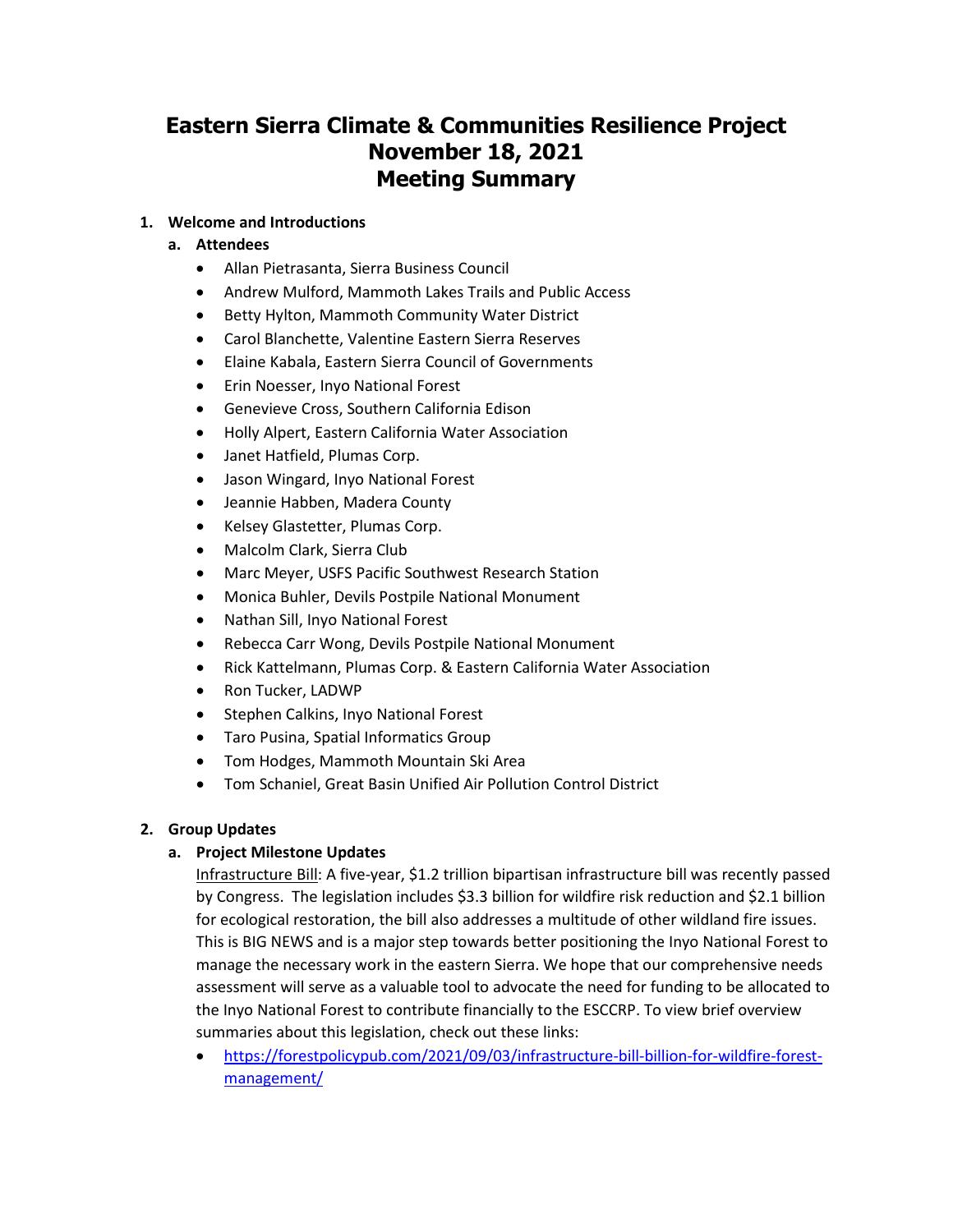• [https://wildfiretoday.com/2021/11/06/congress-appropriates-3-3-billion-for-wildland](https://wildfiretoday.com/2021/11/06/congress-appropriates-3-3-billion-for-wildland-fire/)[fire/](https://wildfiretoday.com/2021/11/06/congress-appropriates-3-3-billion-for-wildland-fire/)

CDFW Grant: CDWF and the ESCOG have executed the grant agreement for *The Eastern Sierra Pace and Scale Accelerator*. The ESCOG has circulated a Request for Proposal (RFP) for Project Management and Project Implementation Preparation Services. The proposal submission deadline is November 19, 2021. A decision to select the contractor for these services is Dec. 10, 2021.

Launch of the Whitebark Institute: Out of recognition of the need for a local team of people dedicated to community wildfire protection and forest health projects in the eastern Sierra, The Whitebark Institute (Whitebark) submitted a proposal to the ESCOG's solicitation. Holly Alpert, the Executive Director of Whitebark spoke briefly to the group and mentioned that Whitebark is currently looking for a Non-Profit Administrator. If you know anybody who may be interested, please share Holly's contact [\(holly@whitebarkinstitue.org\)](mailto:holly@whitebarkinstitue.org) so they can reach out for more information.

CAL FIRE Grant: CAL FIRE and the Inyo National Forest (INF) are still awaiting the *ESCCRP: Phase 1 Implementation* grant agreement execution as it is currently tied up in legal discussions in Washington DC. An RFP for the implementation work to occur in Summer 2022 has been circulated as securing contractors for thinning operations needs to be done well in advance of when the work needs to be completed. A contractor site visit was conducted to tour the approximate 500 acres and four contractors attended. Due to the turnout at the site visit, we anticipate receiving 2-4 bids. The proposal submission deadline is also November 19, 2021.

NFWF Grant: The NFWF grant, funded to CalTrout to solve for biomass removal, has completed the feedstock assessment summary. TSS Consultants has been working with CalTrout and project partners to understand the feedstock supply in bone dry tons (BDTs) available. BDT is a unit of weight measuring 2,000 pounds of woody materials at 0% moisture content. In 2013, TSS Consultants conducted a study for Mono County and estimated an available 5,319 BDTs. The 2021 study estimates 24,000 BDTs to be practically available. To put that into perspective, 15 BDTs is approximately equivalent to a truck with a 40 ft long trailer filled with chips. Meaning that according to the 2021 study, the annual feedstock supply is approximately 1,600 truckloads a year. With this number of BDTs, there is a wider variety of technologies available for biomass removal. The next step is for TSS Consultants to begin evaluation of appropriate technologies and to consult with the Biomass Ad Hoc Focal Team to help arrive at a decision to move this forward.

Wildfire Resilience Insurance: The Nature Conservancy (TNC) and Willis Tower Watson (WTW) have been doing recent research on whether it is possible to capture insurance savings from lower risks to wildfire due to fuels treatments. Studies show that fire-adapted communities have a lower risk of damage, and less risk of damage suggests less risk of loss to insurers. TNC and WTW are investigating whether lower risks to insurers can translate to more policy options and lower premiums. They see the potential for the Mammoth region to serve as a pilot project for their wildfire resilience insurance. TNC and WTW have been in communication with various ESCCRP stakeholders and community organizations to learn if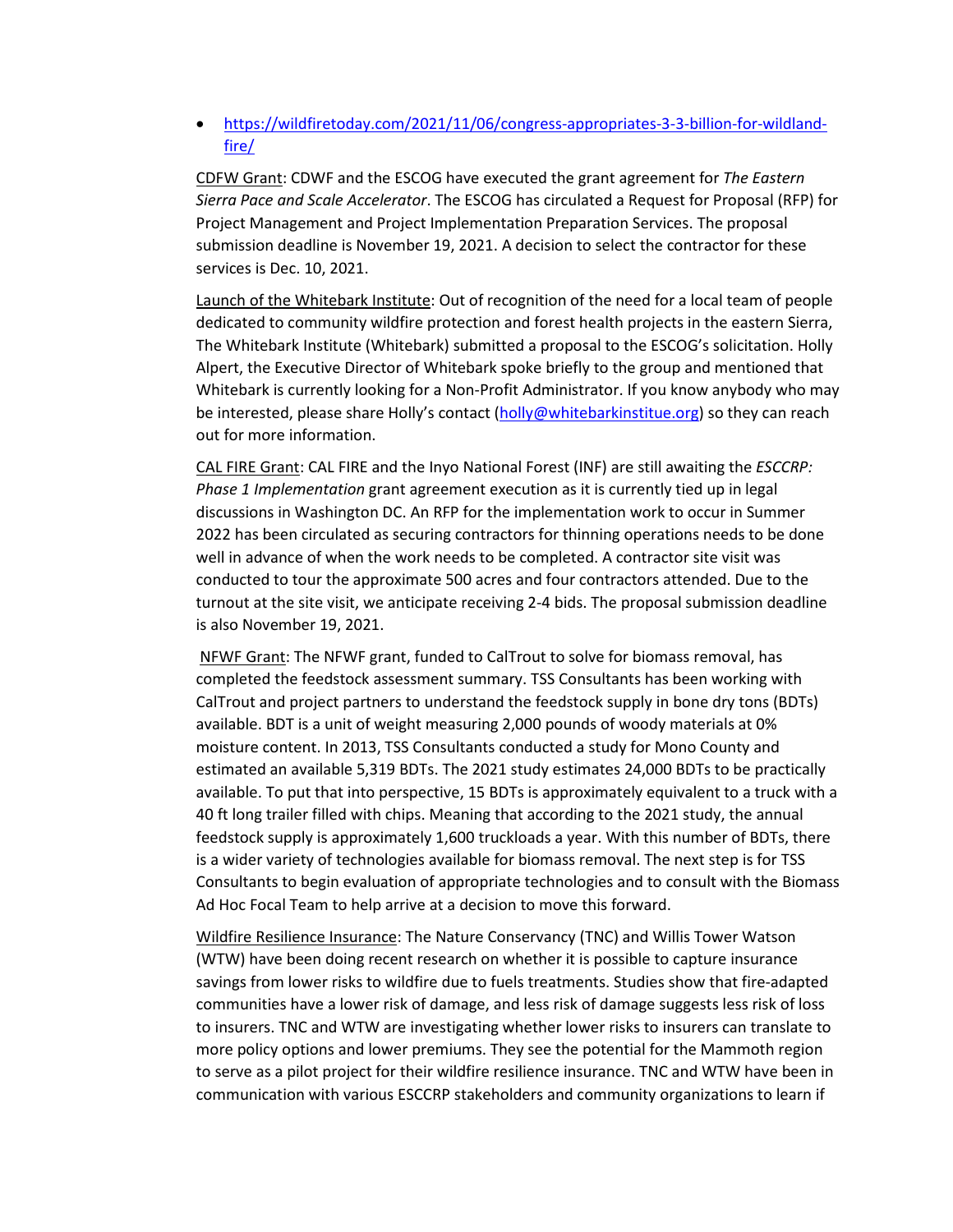Mammoth and the ESCCRP meet the baseline standard to serve as a pilot location for further research.

To learn more visit the links to the [summary](https://www.nature.org/content/dam/tnc/nature/en/documents/FINALwildfireresilienceinsurancesummaryofinsights6.27.21PAGES.pdf) and [full report](https://www.nature.org/content/dam/tnc/nature/en/documents/FINALwildfireresilienceinsurance6.27.21.pdf) that TNC and WTW recently published on wildfire resilience insurance.

On the topic of wildfire risk, a Zoom poll was conducted with our stakeholder group to assess the perception of wildfire risk in our project area.

**Question:** What is the likelihood of a fire in any given year? **Results:**

| 0% (ain't never gonna happen)     | (0/19) 0%    |
|-----------------------------------|--------------|
| 1% (1 in 100)                     | (0/19) 0%    |
| 2% (1 in 50)                      | $(1/19)$ 5%  |
| 5% (1 in 20)                      | $(1/19)$ 5%  |
| 10% (1 in 10)                     | $(2/19)$ 11% |
| 20% (1 in 5)                      | $(4/19)$ 21% |
| 50% (1 in 2)                      | $(8/19)$ 42% |
| 100% (moving to Tahiti right now) | $(3/19)$ 16% |

#### **b. SCALE Meeting**

The Sierra Institute orchestrates the Sierra to California All-Lands Enhancement (SCALE) project as a mechanism for collaboration between stakeholder groups working on landscape-scale forest restoration and community improvement across California. The Sierra Institute recently hosted its Fall SCALE meeting over the course of two days and our ESCCRP staff attended. The meeting reflected on some of the major fires in California's recent history and some of the major takeaways are as follows:

Dixie Fire (2021): In Lassen National Park, they experienced very little high severity fire and a lot of beneficial fire during the Dixie Fire. Over the last 20 years, they have been successful with managing natural fires within the park. A message to the group was that having fire on the landscape is a critical component of preparing our landscapes to be resilient in the future. Another point made was that our ability to become a fire culture is going to make or break us; we need to learn to live with good fire so we can avoid catastrophic outcomes. Additionally, they communicated the need for California to start thinking about defensible space in miles instead of feet if we want to protect our communities.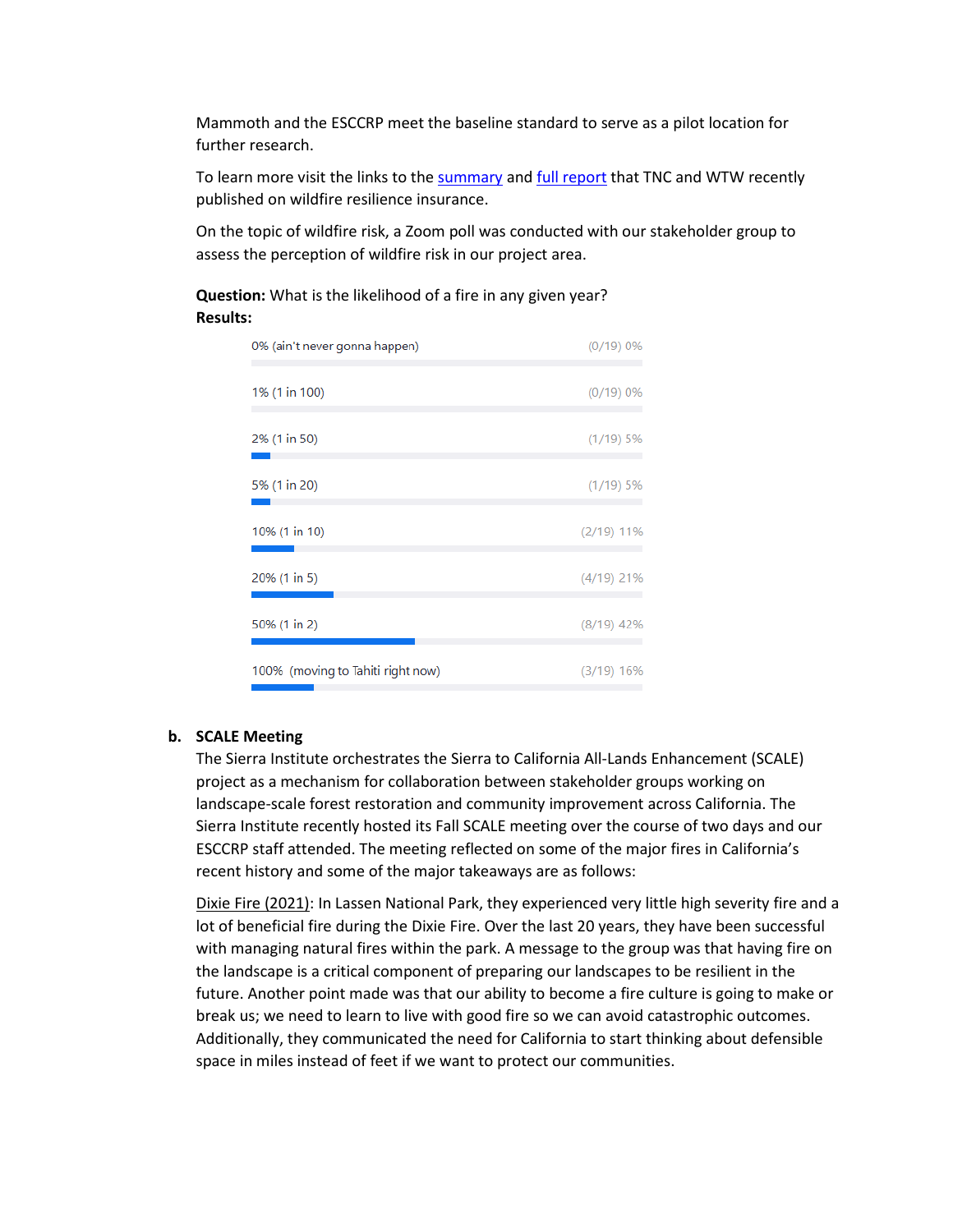Camp Fire (2018): In Butte County, three years after the Camp Fire they are observing 80% mortality in untreated areas in their forests and 80% survivorship in areas that have undergone treatment. This is a testament that fuels treatments are a worthwhile investment. The Butte County representative expressed that climate impacts are compounding the problem faster than they had anticipated. They are seeking to treat 20,000 acres annually and are prioritizing developing shelter in place zones for community members to take refuge in the case of future wildfires.

Tamarack Fire (2021): A member of the Washoe Tribe spoke to the impacts of the Tamarack Fire on culturally important land. The Tamarack fire burned traditional gathering sites used to collect pine nuts for generations. With the loss of these cultural gathering spots, several generations to come will not have the opportunity to participate in the cultural activities at these sites as it takes 30 years from when a seedling grows into a fruit-bearing tree. Impacts to cultural resources, such as what happened to the Washoe pine nut gathering sites in the Tamarack Fire, are ecosystem service benefits that often go unquantified in vulnerability assessments.

Rim Fire (2013): The Yosemite-Stanislaus region was heavily impacted by the Rim Fire, which was at the time considered the first "megafire". The Yosemite Stanislaus Solutions (YSS) is a collaborative established in the wake of the Rim Fire to address restoration needs and promote healthy forests. The YSS has \$100 million in shovel-ready projects and is waiting for funding from the Federal and State governments to implement. This is an example of the competitive nature of applying to grants as there are projects planned and shovel-ready awaiting funding.

The need for sustained funding by the State was identified but, at present, there are no certainties with how much funding is available on a year-to-year basis. This demonstrates the critical need for a sustainable funding plan for the ESCCRP which does not rely solely on grants.

#### **3. Needs Assessment Ad Hoc Team Presentations**

A brief overview of the work plans presented is provided below. The meeting provided an opportunity for the overall stakeholder group to offer input on the work plans presented. The team leaders will work to incorporate comments suggested in the stakeholder meeting into their topic's work plan. Final drafts of work plans will be compiled and submitted to SNC as a deliverable under the scope of our current grant agreement in 2022.

#### **a. Rx Fire Workforce Plan Presentation**

The purpose of the Rx Fire Ad Hoc Focal Team is to advocate the need for building prescribed fire capacity in the Eastern Sierra and identify the steps to develop a local workforce capable of meeting the prescribed fire needs of the region. With wildland fires becoming more likely, larger, and more intense, we must employ a suite of mechanical *and* prescribed fire treatments to proactively counter negative wildfire effects.

Historically, prescribed fire challenges included risk aversion, lack of funding, concerns surrounding air quality/smoke, politics, media and public (mis)perception, lack of incentive and support, and numerous other challenges. To address the inherited prescribed fire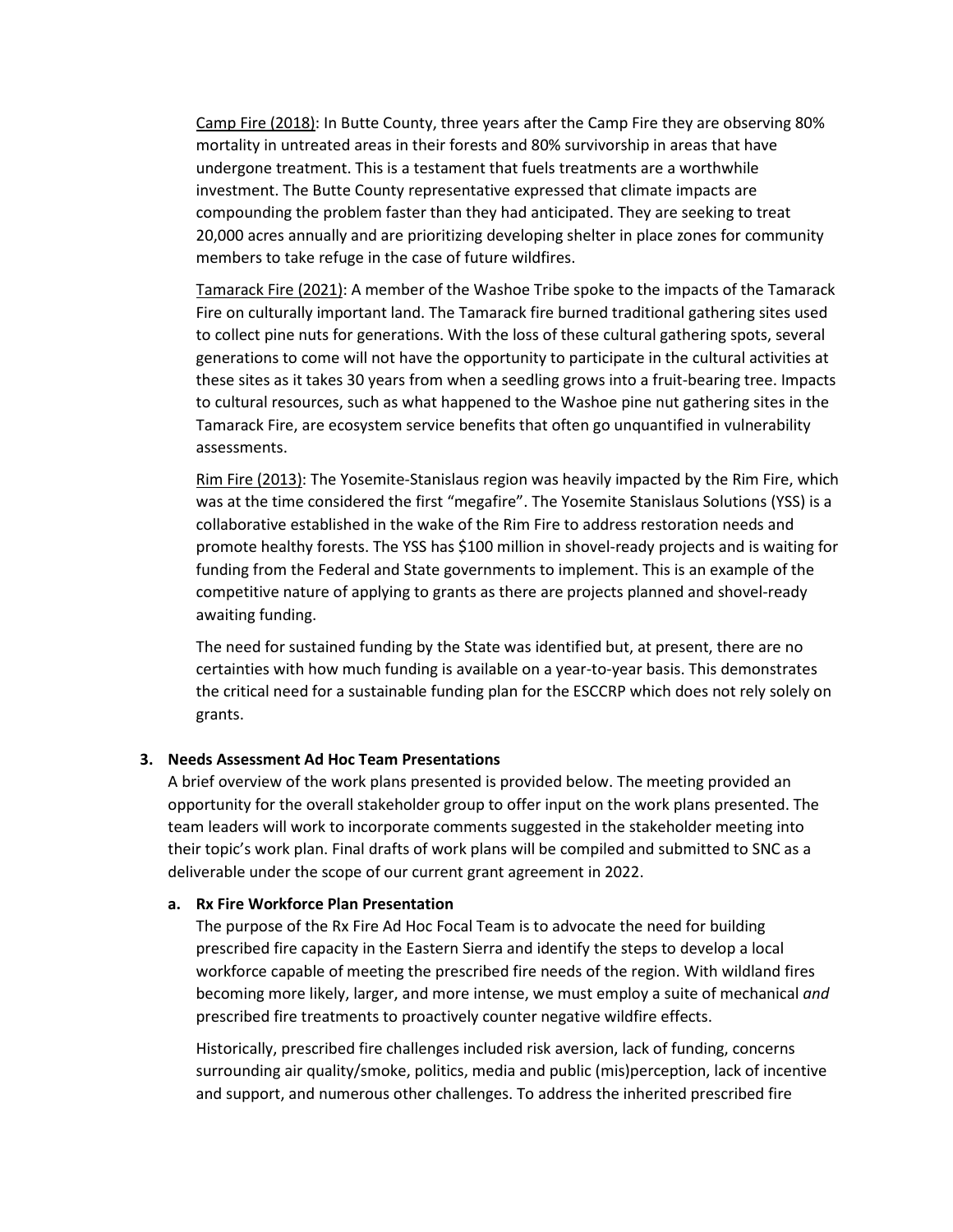challenges, the Rx Fire Ad Hoc Focal Team developed a work plan to alleviate challenges and barriers. The plan includes convening a prescribed fire workforce planning team to develop Rx goals, identify capacity needs, improve prescribed burn planning capacity, develop sustainable programs and actions, and adaptively manage prescribed fire treatments.

Taro Pusina had to sign off the meeting immediately after his presentation. Although no questions or comments were voiced before had to leave, we would like to extend the opportunity to provide input due to the time constraint in the meeting. If desired, contact Taro [\(tpusina@sig-gis.com\)](mailto:tpusina@sig-gis.com) with your questions, comments, or input.

#### **b. Forest Restoration Workforce Development Work Plan Presentation**

The purpose of the Forest Restoration Workforce Development Ad Hoc Focal Team is to improve understanding of current barriers and uncertainties relevant to forestry sector workforce needs in the Eastern Sierra and work with partners to seek solutions that incentivize local business development.

The Forest Restoration Workforce plan includes assembling a team to eliminate uncertainties and barriers about future work in the eastern Sierra to give confidence to local contractors to grow their businesses. The plan acknowledges specific local tribal workforce opportunities and needs. The plan also recognizes the need to identify capacity gaps and build relations with reputable contractors to achieve desired future capacity needs.

With both the Forest Restoration Workforce plan and the Rx Fire Workforce plan, we are working to identify what our local immediate needs are in the context of making the ESCCRP a success. As expressed by a stakeholder, we are encouraged by the Community Economic Resilience Fund (CERF) which is a statewide push to support planning and implementation of regional economic strategy.

#### **c. Research & Monitoring Work Plan Presentation**

The purpose of the Research & Monitoring Ad Hoc Focal Team is to identify knowledge gaps, research opportunities, and opportunities to gain knowledge that could inform later stages of the project and broadly benefit forest restoration and management elsewhere in the Sierra Nevada.

The Research & Monitoring plan illuminates opportunities the ESCCRP presents to gain knowledge in a variety of fields. The landscape scale of the ESCCRP allows for research projects which are not possible at the plot scale. The various types of research and monitoring posed in the work plan include administrative monitoring, long-term monitoring with scientific objects, and experimental research within the context of the ESCCRP.

No comments were provided from the stakeholder group on the Research & Monitoring work plan.

#### **4. Meeting Wrap-Up and Next Steps**

Due to the holidays and some groups needing additional time to prepare for work plan presentations, we have opted to restructure and not hold a December stakeholder meeting. We will resume meetings on the second Thursday of each month 1-3 PM starting in January 2022. Below is the tentative schedule: